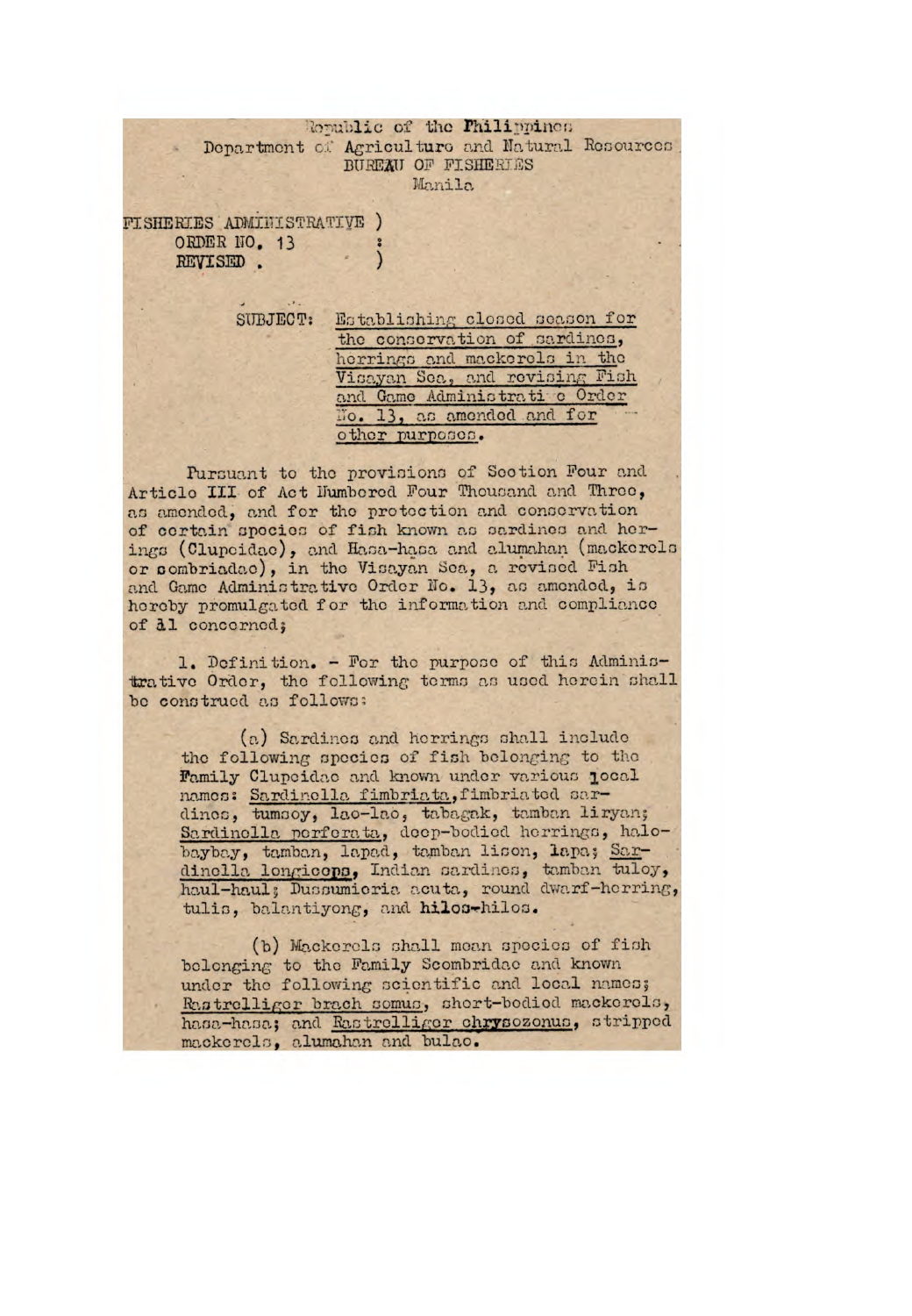(c) Fry or young of sardinos and mackerols shall refer to be fry or young of the species mentioned in Sections i(a) and i (b) above, and known under loval names of lupoy, silinyasi, liatsay or manansi.

(d) Stretchod mesh of a fish net shall mean the distance between two full knots when the logs of the meshes are drawn together untill they arc taunt.

2. Prohibition.  $-$  (a) It shall be unlawful for any person, association or corporation to kill or catch, or cause to be killed or caught or taken from those waters, purchase, sell, offer or expose for sale or have in this possossion or under his control, any sexually mature pardinos, horrings, hasa-hasa and alumahan or other larvae, fry or young known as lupoy, silinyasi or linatsay, during the close season, from November 15, to March 15, inclusive, of every year in that portion of the Visayan 3en and adjoining waters enclosed by a line drawn through the following points and coastlines; From the mouth of Danao River on the northeastern tip of the island of Negres, through Santa Fe on the southeastern tip of Bantayan Island to Madridejos; through the lighthouse of Tanguingue Island; through the lighthouse on Gigantes Lsland; to Clutaya Island; to Culasi Point in Capiz province; eastward along the northern coast of Capiz to Bulacauc Point in Carles. Iloilo; oouthward along the cactorn coast of Iloilo to the mouth of Talisay River; westward across the Guimaras Strait to Tomonton Point in Occidental Negros; Eastward along the northern coast of the Island of Negros and back to the mouth of Danao River in Escalante, Oriental Negros.

(b) It shall be unlawful for any person, association or corporation to catch fish of any species at any time of the year in the area described in the preceding paragraph with any fishing gear using net with meshes less than two centimeters when stretched.

3. Restrictions. - Liconses, permits or contracts issued under Act No. 4003, and pertinent regulations or municipal ordinance promulgated thereunder, chall contain provisions to the effect that:

 $(a)$  The terms and conditions of the license, pormit or contract shall be subject to change at the discretion of the Secretary of Agriculture and Natural Resources.

 $(a)$  The licenses or pormittee shall be responsible for any and all the acts of his agents and employees, contractors and employees of the contractors connected with hie fiching operation.